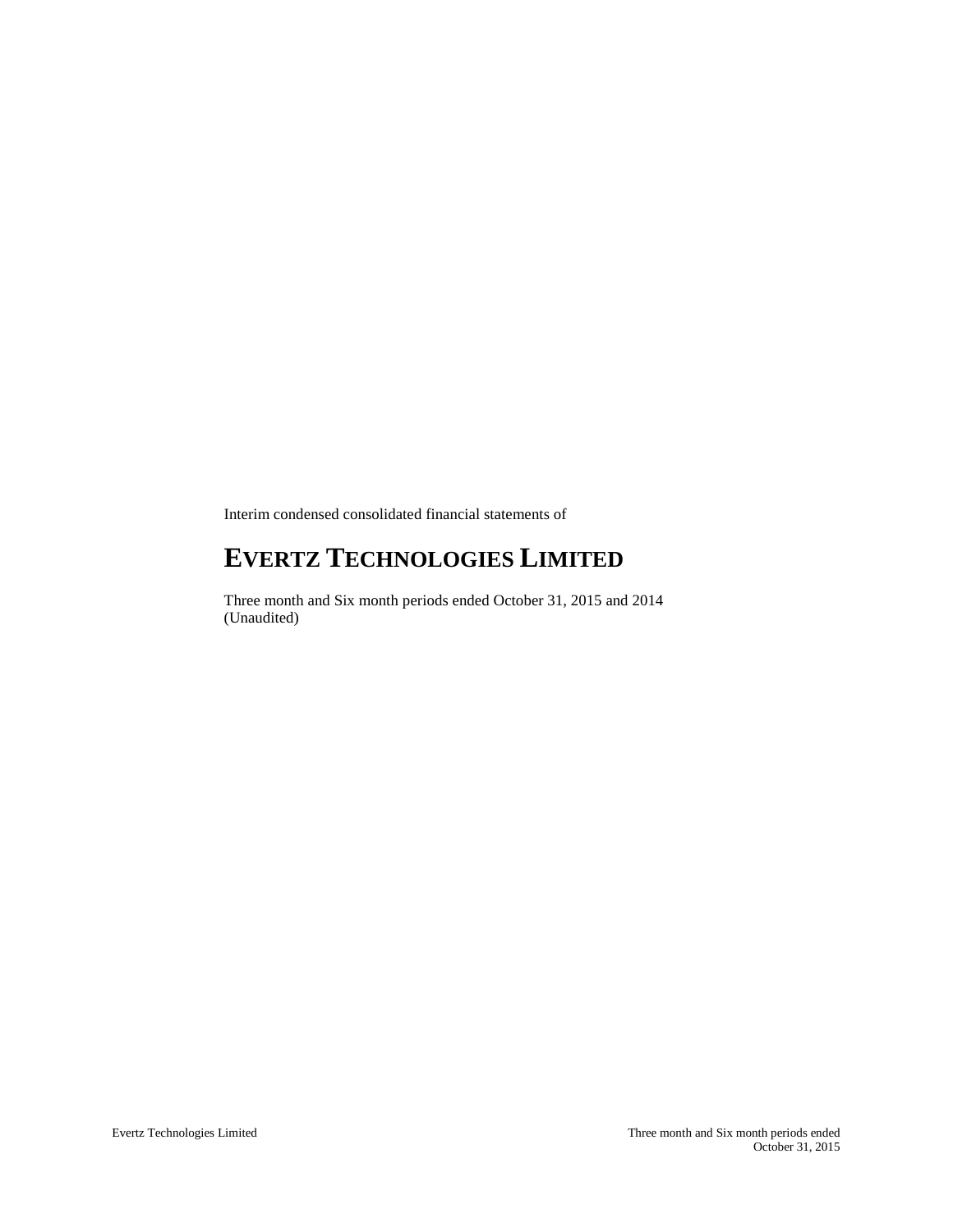# **MANAGEMENT REPORT**

The management of Evertz Technologies Limited ("Evertz" or the "Company") is responsible for the preparation of the accompanying interim condensed consolidated financial statements. The interim condensed consolidated financial statements have been prepared in accordance with International Financial Reporting Standards and are considered by management to present fairly the consolidated financial position, operating results and cash flows of the Company.

These interim condensed consolidated financial statements have not been reviewed by the auditor. These interim condensed consolidated financial statements are unaudited and include all adjustments, consisting of normal and recurring items, that management considers necessary for the fair presentation of the consolidated financial position, results of operations and cash flows.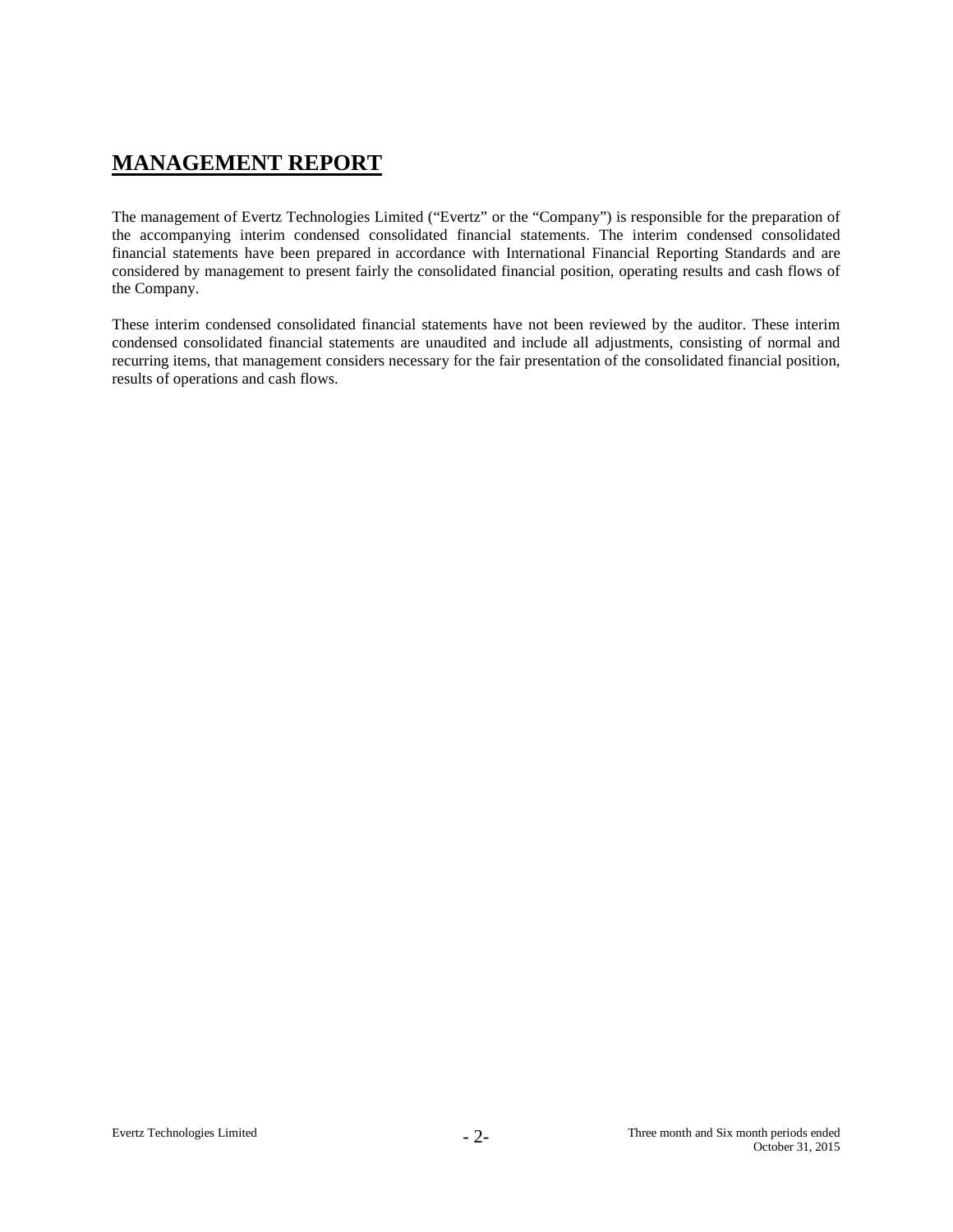Index to Financial Statements (Unaudited)

Interim condensed consolidated financial statements Three month and six month periods ended October 31, 2015 and 2014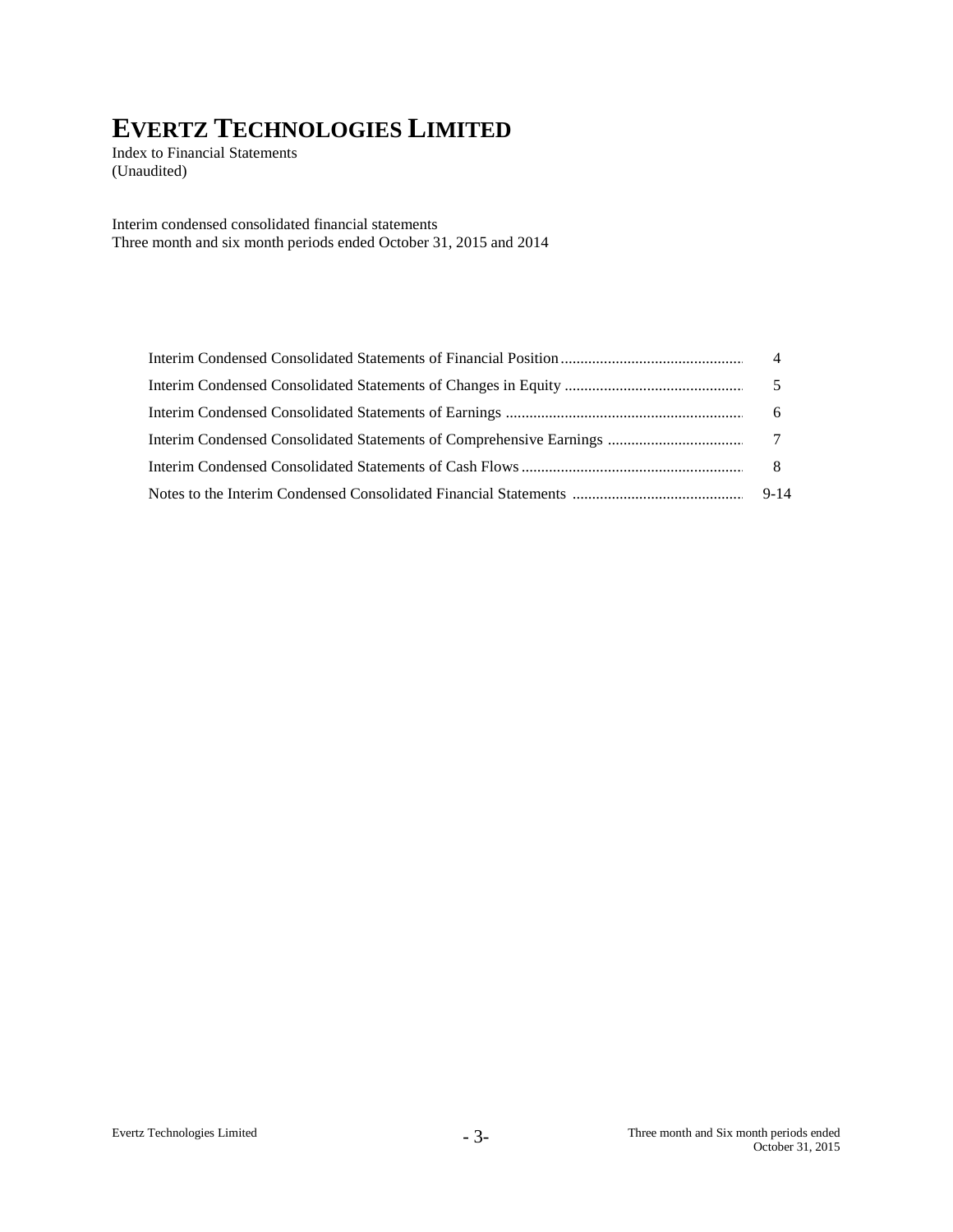Interim Condensed Consolidated Statements of Financial Position (Unaudited)

As at October 31, 2015 and April 30, 2015 (In thousands of Canadian dollars)

|                                           |                           | October 31, |               | April 30, |
|-------------------------------------------|---------------------------|-------------|---------------|-----------|
|                                           |                           | 2015        |               | 2015      |
| <b>Assets</b>                             |                           |             |               |           |
| Current assets                            |                           |             |               |           |
| Cash and cash equivalents                 | $\boldsymbol{\mathsf{S}}$ | 97,491      | \$            | 100,681   |
| Trade and other receivables               |                           | 100,436     |               | 95,403    |
| Prepaid expenses                          |                           | 6,524       |               | 8,426     |
| Inventories                               |                           | 160,524     |               | 154,259   |
| Income tax receivable                     |                           | 1,329       |               |           |
|                                           |                           | 366,304     |               | 358,769   |
| Property, plant and equipment (note 3)    |                           | 46,808      |               | 49,080    |
| Goodwill                                  |                           | 18,639      |               | 18,313    |
|                                           | $\$$                      | 431,751     | \$            | 426,162   |
| <b>Liabilities</b>                        |                           |             |               |           |
| <b>Current</b> liabilities                |                           |             |               |           |
| Trade and other payables                  | \$                        | 38,573      | <sup>\$</sup> | 44,265    |
| Provisions (note 4)                       |                           | 2,795       |               | 2,229     |
| Deferred revenue                          |                           | 18,966      |               | 15,427    |
| Current portion of long term debt         |                           | 213         |               | 254       |
| Income tax payable                        |                           |             |               | 1,699     |
|                                           |                           | 60,547      |               | 63,874    |
|                                           |                           |             |               |           |
| Long term debt                            |                           | 957         |               | 996       |
| Deferred taxes                            |                           | 2,614       |               | 4,432     |
|                                           |                           | 64,118      |               | 69,302    |
| <b>Equity</b>                             |                           |             |               |           |
| Capital stock (note 5)                    |                           | 100,260     |               | 95,708    |
| Share based payment reserve               |                           | 12,746      |               | 12,418    |
| Accumulated other comprehensive earnings  |                           | 5,723       |               | 3,077     |
| Retained earnings                         |                           | 245,650     |               | 242,268   |
|                                           |                           | 251,373     |               | 245,345   |
| Total equity attributable to shareholders |                           | 364,379     |               | 353,471   |
| Non-controlling interest                  |                           | 3,254       |               | 3,389     |
|                                           |                           | 367,633     |               | 356,860   |
|                                           | $\boldsymbol{\mathsf{S}}$ | 431,751     | \$            | 426,162   |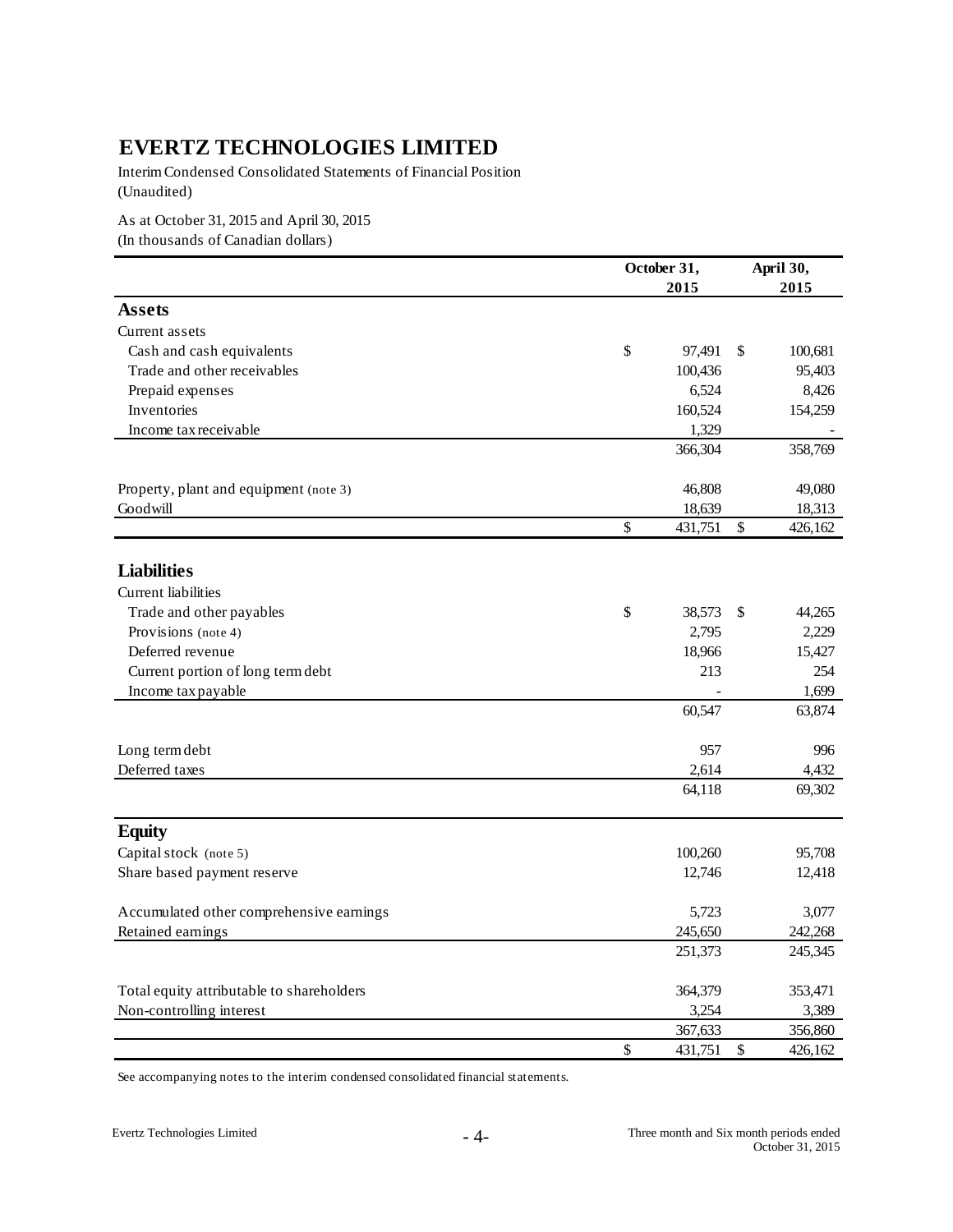Interim Condensed Consolidated Statements of Changes in Equity (Unaudited)

Six month periods ended October 31, 2015 and 2014 (In thousands of Canadian dollars)

|                                                                      |              |               |                |               | Accumulated     |              |               | Total           |              |             |               |
|----------------------------------------------------------------------|--------------|---------------|----------------|---------------|-----------------|--------------|---------------|-----------------|--------------|-------------|---------------|
|                                                                      |              |               | Share-based    |               | other           |              |               | equity          |              | Non-        |               |
|                                                                      | Capital      |               | payment        |               | comprehensive   | Retained     |               | attributable to |              | controlling | Total         |
|                                                                      | stock        |               | reserve        |               | earnings (loss) | earnings     |               | shareholders    |              | interest    | Equity        |
| Balance at April 30, 2014                                            | \$<br>92,931 |               | 10,217         | \$            | 2,966           | \$227,364    |               | 333,478         | \$           | 2,939       | \$<br>336,417 |
|                                                                      |              |               |                |               |                 |              |               |                 |              | 489         |               |
| Net earnings for the period                                          |              |               |                |               |                 | 33,560       |               | 33,560          |              |             | 34,049        |
| Foreign currency translation                                         |              |               |                |               |                 |              |               |                 |              |             |               |
| adjustment                                                           |              | \$            |                | \$            | (1,142)         | 33,560       | $\mathcal{S}$ | (1, 142)        |              | (16)<br>473 | \$<br>(1,158) |
| Total comprehensive earnings for the period \$<br>Dividends declared | $\sim$       |               | ÷.             |               | $(1,142)$ \$    |              |               | 32,418          | S.           |             | 32,891        |
|                                                                      |              |               | $\overline{a}$ |               |                 | (23,792)     |               | (23,792)        |              | (500)       | (24,292)      |
| Share based compensation expense                                     |              |               | 1,366          |               |                 |              |               | 1,366           |              |             | 1,366         |
| Exercise of employee stock options                                   | 2,105        |               |                |               |                 |              |               | 2,105           |              |             | 2,105         |
| Transfer on stock option exercise                                    | 588          |               | (588)          |               |                 |              |               |                 |              |             |               |
| Balance at October 31, 2014                                          | \$<br>95,624 | \$            | 10,995         | \$            | 1,824           | \$237,132    | \$            | 345,575         | \$           | 2,912       | \$348,487     |
| Balance at April 30, 2015                                            | \$<br>95,708 | \$            | 12,418         | \$            | 3,077           | \$242,268    |               | 353,471         | \$           | 3,389       | \$356,860     |
|                                                                      |              |               |                |               |                 |              |               |                 |              |             |               |
| Net earnings for period                                              |              |               |                |               |                 | 37,897       |               | 37,897          |              | 320         | 38,217        |
| Foreign currency translation                                         |              |               |                |               |                 |              |               |                 |              |             |               |
| adjustment                                                           | $\sim$       |               |                |               | 2,646           |              |               | 2,646           |              | 170         | 2,816         |
| Total comprehensive earnings for the period \$                       | $\sim$       | <sup>\$</sup> | ÷.             | $\mathcal{S}$ | 2,646           | \$<br>37,897 | $\mathcal{S}$ | 40,543          | $\mathbb{S}$ | 490         | \$<br>41,033  |
| Dividends declared                                                   |              |               |                |               |                 | (26, 844)    |               | (26, 844)       |              | (625)       | (27, 469)     |
| Share based compensation expense                                     |              |               | 1,451          |               |                 |              |               | 1,451           |              |             | 1,451         |
| Exercise of employee stock options                                   | 4,128        |               |                |               |                 |              |               | 4,128           |              |             | 4,128         |
| Transfer on stock option exercise                                    | 1,123        |               | (1,123)        |               |                 |              |               |                 |              |             |               |
| Repurchase of common shares                                          | (699)        |               |                |               |                 | (7,671)      |               | (8,370)         |              |             | (8,370)       |
| <b>Balance at October 31, 2015</b>                                   | \$100,260    | \$            | 12,746         | \$            | 5,723           | \$245,650    | \$            | 364,379         | \$           | 3,254       | \$367,633     |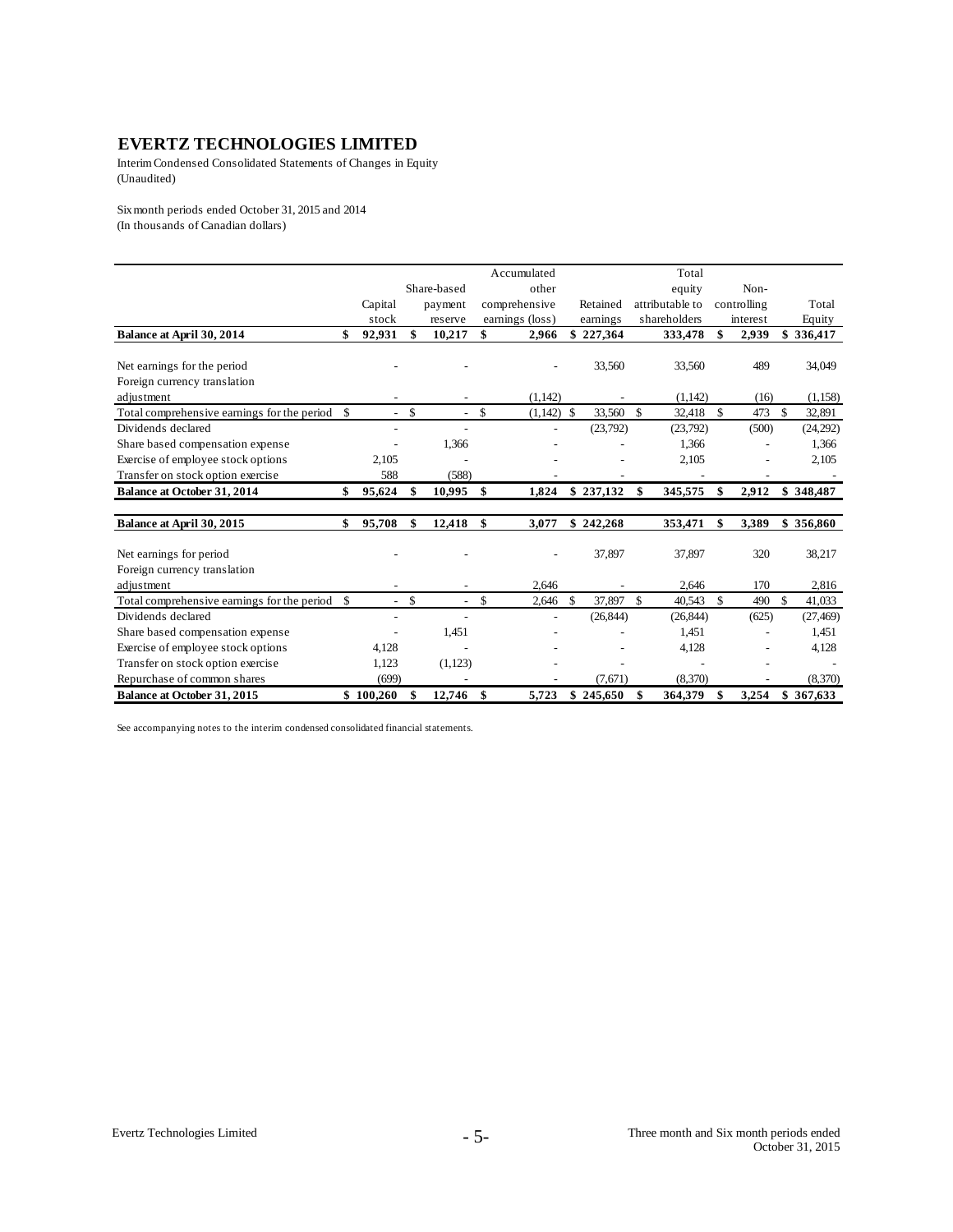Interim Condensed Consolidated Statements of Earnings (Unaudited)

Three month and six month periods ended October 31, 2015 and 2014 (In thousands of Canadian dollars, except per share amounts)

|                                                       |      | Three month period ended |    |         |      | Six month period ended |                           |          |
|-------------------------------------------------------|------|--------------------------|----|---------|------|------------------------|---------------------------|----------|
|                                                       |      | October 31,              |    |         |      | October 31,            |                           |          |
|                                                       |      | 2015                     |    | 2014    |      | 2015                   |                           | 2014     |
|                                                       |      |                          |    |         |      |                        |                           |          |
| Revenue                                               | \$   | 100,560                  | \$ | 82,889  | \$   | 185,429                | $\mathbb{S}$              | 180,903  |
| Cost of goods sold                                    |      | 43,026                   |    | 36,324  |      | 80,066                 |                           | 78,517   |
| Gross margin                                          |      | 57,534                   |    | 46,565  |      | 105,363                |                           | 102,386  |
| Expenses                                              |      |                          |    |         |      |                        |                           |          |
| Selling, administrative and general (note 6)          |      | 16,470                   |    | 16,426  |      | 32,867                 |                           | 31,635   |
| Research and development                              |      | 16,127                   |    | 15,121  |      | 32,379                 |                           | 30,941   |
| Investment tax credits                                |      | (2,411)                  |    | (2,387) |      | (4,895)                |                           | (4, 853) |
| Foreign exchange loss (gain)                          |      | 633                      |    | (2,123) |      | (7,079)                |                           | (1,380)  |
|                                                       |      | 30,819                   |    | 27,037  |      | 53,272                 |                           | 56,343   |
|                                                       |      | 26,715                   |    | 19,528  |      | 52,091                 |                           | 46,043   |
| Finance income                                        |      | 180                      |    | 201     |      | 338                    |                           | 394      |
| Finance costs                                         |      | (200)                    |    | (76)    |      | (322)                  |                           | (143)    |
| Other income and expenses                             |      | 188                      |    | (113)   |      | 150                    |                           | 27       |
| Earnings before income taxes                          |      | 26,883                   |    | 19,540  |      | 52,257                 |                           | 46,321   |
| Provision for (recovery of) income taxes              |      |                          |    |         |      |                        |                           |          |
| Current                                               |      | 7,995                    |    | 5,249   |      | 15,968                 |                           | 14,560   |
| Deferred                                              |      | (731)                    |    | (52)    |      | (1,928)                |                           | (2,288)  |
|                                                       |      | 7,264                    |    | 5,197   |      | 14,040                 |                           | 12,272   |
| Net earnings for the period                           | \$   | 19,619                   | \$ | 14,343  | $\$$ | 38,217                 | $\boldsymbol{\mathsf{S}}$ | 34,049   |
| Net earnings attributable to non-controlling interest |      | 133                      |    | 194     |      | 320                    |                           | 489      |
| Net earnings attributable to shareholders             |      | 19,486                   |    | 14,149  |      | 37,897                 |                           | 33,560   |
| Net earnings for the period                           | $\$$ | 19,619                   | \$ | 14,343  | $\$$ | 38,217                 | \$                        | 34,049   |
| Earnings per share (note 11)                          |      |                          |    |         |      |                        |                           |          |
| Basic                                                 | \$   | 0.26                     | S  | 0.19    | \$   | 0.51                   | \$                        | 0.45     |
| Diluted                                               | \$   | 0.26                     | \$ | 0.19    | \$   | 0.51                   | \$                        | 0.45     |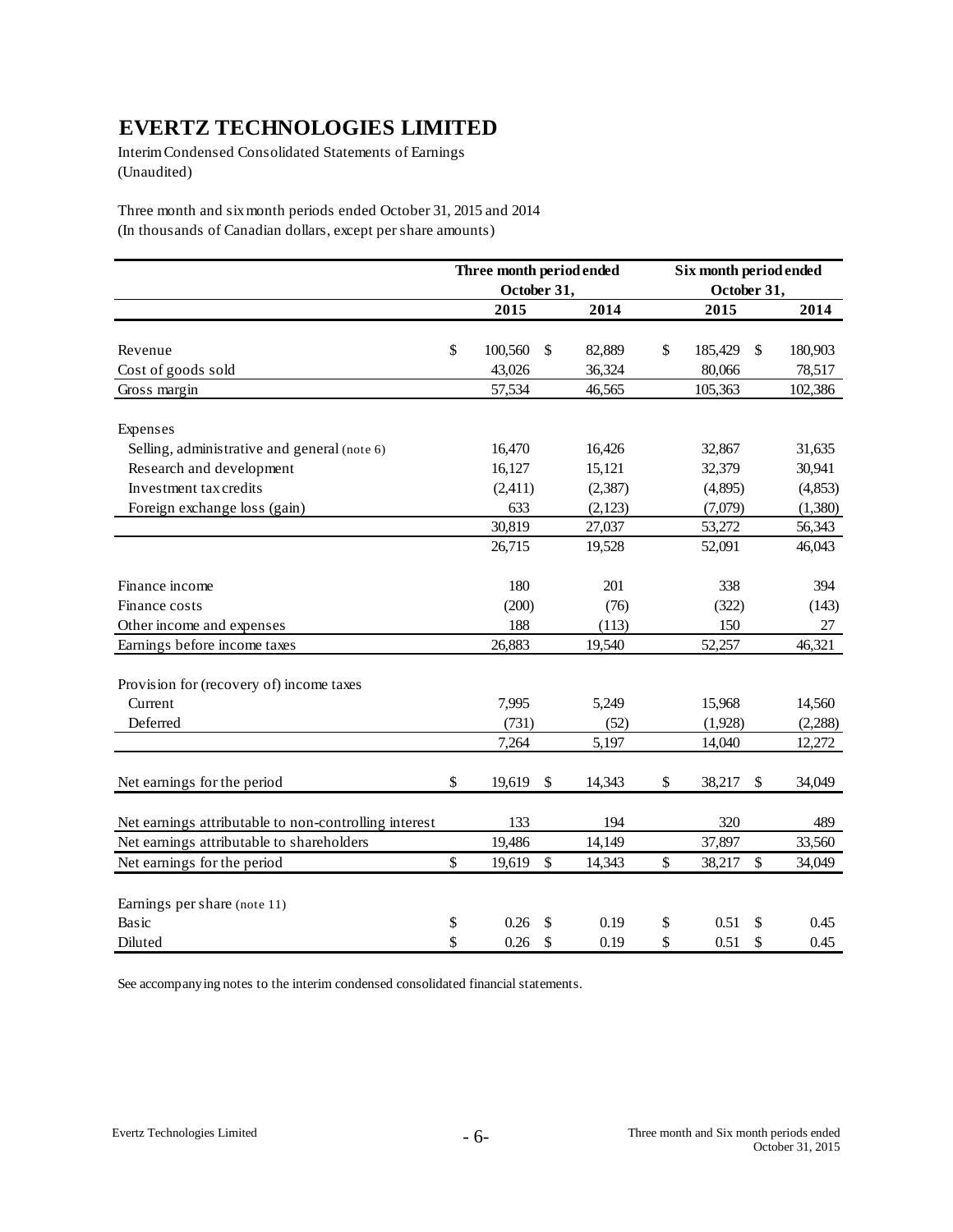Interim Condensed Consolidated Statements of Comprehensive Earnings (Unaudited)

Three month and six month periods ended October 31, 2015 and 2014 (In thousands of Canadian dollars)

|                                                                 |    | October 31. |    | Three month period ended |     | Six month period ended<br>October 31, |   |         |
|-----------------------------------------------------------------|----|-------------|----|--------------------------|-----|---------------------------------------|---|---------|
|                                                                 |    | 2015        |    | 2014                     |     | 2015                                  |   | 2014    |
| Net earnings for the period                                     | S  | 19.619      | S  | 14,343                   | S   | 38.217                                | S | 34,049  |
| Items that may be reclassified to net earnings:                 |    |             |    |                          |     |                                       |   |         |
| Foreign currency translation adjustment                         |    | (412)       |    | (674)                    |     | 2.816                                 |   | (1,158) |
| Comprehensive earnings                                          | S  | 19.207      |    | 13,669                   |     | 41,033                                |   | 32,891  |
|                                                                 |    |             |    |                          |     |                                       |   |         |
| Comprehensive earnings attributable to non-controlling interest | -S | 136         | -S | 218                      | \$. | 490                                   | S | 473     |
| Comprehensive earnings attributable to shareholders             | \$ | 19.071      |    | 13.451                   | \$  | 40.543                                | S | 32,418  |
| Comprehensive earnings                                          |    | 19,207      |    | 13,669                   |     | 41.033                                |   | 32,891  |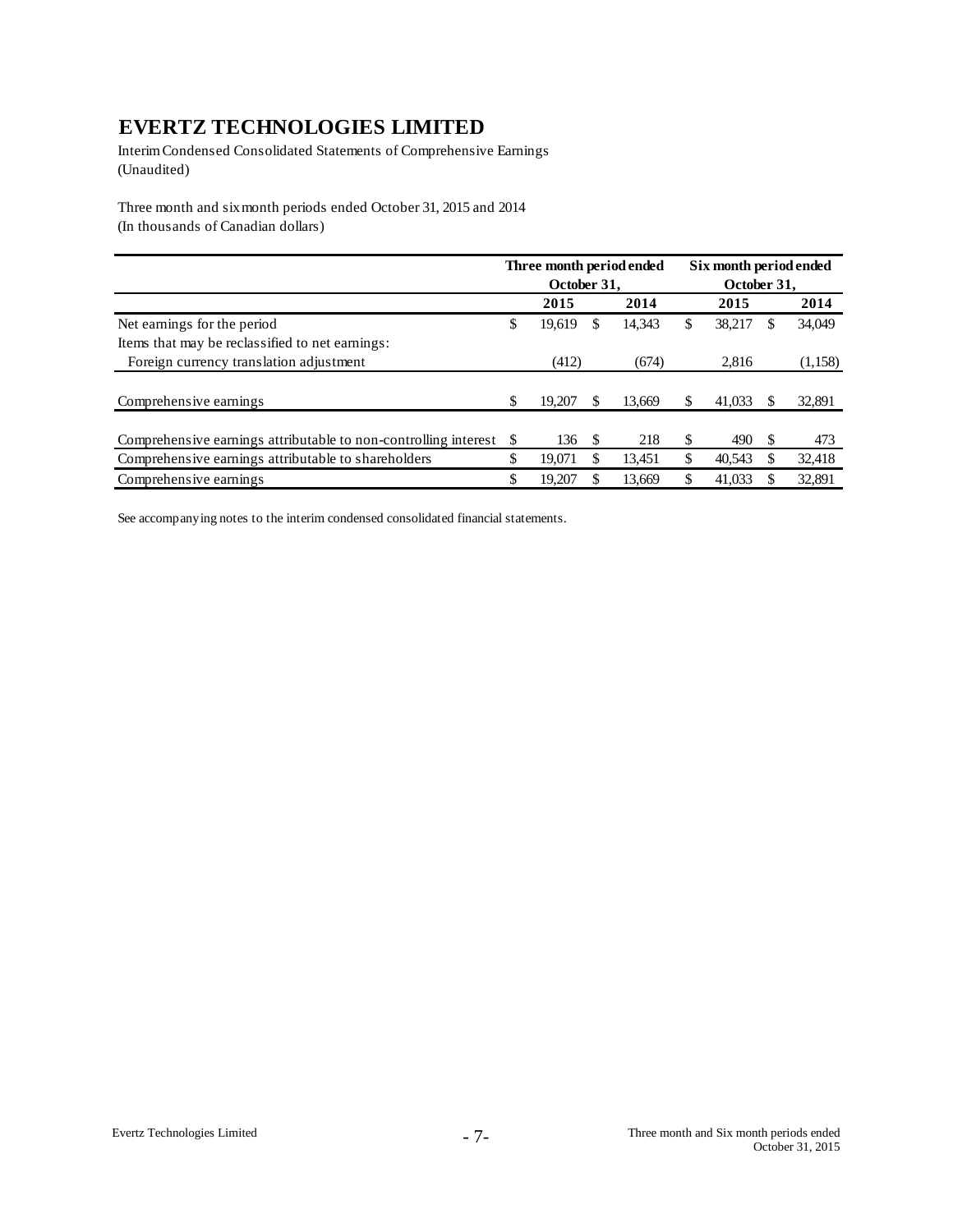Interim Condensed Consolidated Statements of Cash Flows (Unaudited)

Three month and six month periods ended October 31, 2015 and 2014 (In thousands of Canadian dollars)

|                                                             | Three month period ended |               |           | Six month period ended |             |    |           |  |
|-------------------------------------------------------------|--------------------------|---------------|-----------|------------------------|-------------|----|-----------|--|
|                                                             | October 31,              |               |           |                        | October 31, |    |           |  |
|                                                             | 2015                     |               | 2014      |                        | 2015        |    | 2014      |  |
| Operating activities                                        |                          |               |           |                        |             |    |           |  |
| Net earnings for the period                                 | \$<br>19,619             | \$            | 14,343    | \$                     | 38,217      | \$ | 34,049    |  |
| Add: Items not involving cash                               |                          |               |           |                        |             |    |           |  |
| Depreciation of property, plant and equipment               | 2,580                    |               | 2,573     |                        | 5,395       |    | 5,284     |  |
| Amortization of intangible assets                           |                          |               | 102       |                        |             |    | 205       |  |
| (Gain) loss on disposal of property, plant and equipment    | (52)                     |               | 7         |                        | (52)        |    | 33        |  |
| Share based compensation                                    | 766                      |               | 462       |                        | 1,451       |    | 1,366     |  |
| Interest expense                                            | 9                        |               | 15        |                        | 18          |    | 28        |  |
| Deferred income tax expense                                 | (731)                    |               | (52)      |                        | (1,928)     |    | (2, 288)  |  |
|                                                             | 22,191                   |               | 17,450    |                        | 43,101      |    | 38,677    |  |
| Current tax expenses, net of investment tax credits         | 5,584                    |               | 2,978     |                        | 11,073      |    | 9,707     |  |
| Income taxes paid                                           | (6, 153)                 |               | (4,818)   |                        | (14, 167)   |    | (5,639)   |  |
| Changes in non-cash working capital items (note 7)          | 2,073                    |               | (16, 314) |                        | (8,558)     |    | (28, 160) |  |
| Cash provided by (used in) operating activities             | 23,695                   |               | (704)     |                        | 31,449      |    | 14,585    |  |
|                                                             |                          |               |           |                        |             |    |           |  |
| Investing activities                                        |                          |               |           |                        |             |    |           |  |
| Acquisition of property, plant and equipment                | (1, 185)                 |               | (1,997)   |                        | (2,130)     |    | (4,490)   |  |
| Proceeds from disposal of property, plant and equipment     | 71                       |               | 29        |                        | 71          |    | 49        |  |
| Cash used in investing activities                           | (1, 114)                 |               | (1,968)   |                        | (2,059)     |    | (4,441)   |  |
|                                                             |                          |               |           |                        |             |    |           |  |
| Financing activities                                        |                          |               |           |                        |             |    |           |  |
| Repayment of long term debt                                 | (55)                     |               | (96)      |                        | (164)       |    | (169)     |  |
| Interest paid                                               | (9)                      |               | (15)      |                        | (18)        |    | (28)      |  |
| Dividends paid                                              | (13,402)                 |               | (11,904)  |                        | (26, 844)   |    | (23,792)  |  |
| Dividends paid by subsidiaries to non-controlling interests | (625)                    |               | (500)     |                        | (625)       |    | (500)     |  |
| Capital stock repurchased                                   | (7, 488)                 |               |           |                        | (8,370)     |    |           |  |
| Capital stock issued                                        |                          |               | 2.061     |                        | 4,128       |    | 2,105     |  |
| Cash used in financing activities                           | (21, 579)                |               | (10, 454) |                        | (31,893)    |    | (22, 384) |  |
| Effect of exchange rates on cash and cash equivalents       | (639)                    |               | 142       |                        | (687)       |    | 668       |  |
|                                                             |                          |               |           |                        |             |    |           |  |
| Increase (decrease) in cash and cash equivalents            | 363                      |               | (12,984)  |                        | (3,190)     |    | (11,572)  |  |
| Cash and cash equivalents beginning of period               | 97,128                   |               | 103,368   |                        | 100,681     |    | 101,956   |  |
| Cash and cash equivalents end of period                     | \$<br>97,491             | $\mathsf{\$}$ | 90,384    | \$                     | 97,491      | \$ | 90,384    |  |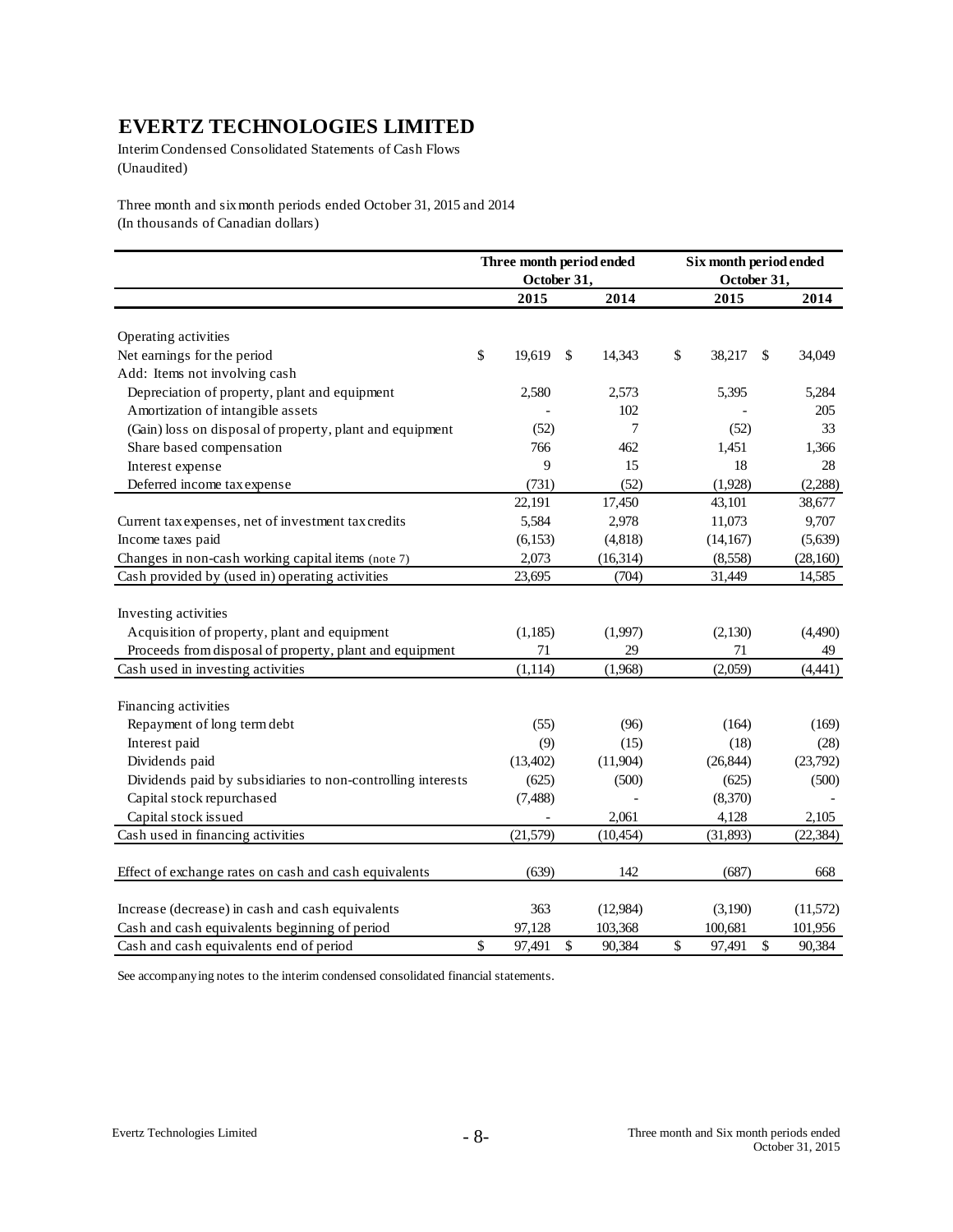### **NOTES TO THE INTERIM CONDENSED CONSOLIDATED FINANCIAL STATEMENTS**

Three month and Six month periods ended October 31, 2015 and 2014 (in thousands of Canadian dollars, except for "number of common shares", "number of options" and "per share" information)

Evertz Technologies Limited ("Evertz" or the "Company") is incorporated under the *Canada Business Corporations Act*. The Company is incorporated and domiciled in Canada and the registered head office is located at 5292 John Lucas Drive, Burlington, Ontario, Canada. The Company is a leading equipment provider to the television broadcast industry. The Company designs, manufactures and distributes video and audio infrastructure equipment for the production, post–production, broadcast and telecommunications markets.

### **1. STATEMENT OF COMPLIANCE**

These interim condensed consolidated financial statements have been prepared in accordance with International Financial Reporting Standards ("IFRS") as issued by the International Accounting Standards Board ("IASB") and under the IAS 34 "Interim Financial Reporting" using the same accounting policies as described in the Company's consolidated financial statements for the year ended April 30, 2015.

These interim condensed consolidated financial statements do not include all information and note disclosures required by IFRS for annual financial statements, and therefore; should be read in conjunction with the April 30, 2015 annual consolidated financial statements.

These interim condensed consolidated financial statements were authorized for issue by the Board of Directors on December 2, 2015.

### **2. SIGNIFICANT ACCOUNTING POLICIES**

#### **New and Revised IFRSs Issued but Not Yet Effective**

Following is a listing of amendments, revisions and new International Financial Reporting Standards issued but not yet effective. Unless otherwise indicated, earlier application is permitted. The Company has not yet determined the impact of the adoption of the following standards.

#### *Financial Instruments*

IFRS 9, *Financial instruments* ("IFRS 9") was issued by the IASB in July 2014 and will replace IAS 39, *Financial Instruments: Recognition and Measurement* ("IAS 39"). IFRS 9 introduces new requirements for the financial reporting of financial assets and financial liabilities. IFRS 9 is effective for annual periods beginning on or after January 1, 2018.

#### *Revenue*

IFRS 15, *Revenue from contracts with customers* ("IFRS 15") was issued by the IASB in May 2014 and will replace IAS 11, *Construction Contracts* and IAS 18 *Revenue*. IFRS 15 specifies how and when revenue will be recognized. IFRS 15 is effective for annual periods beginning on or after January 1, 2018.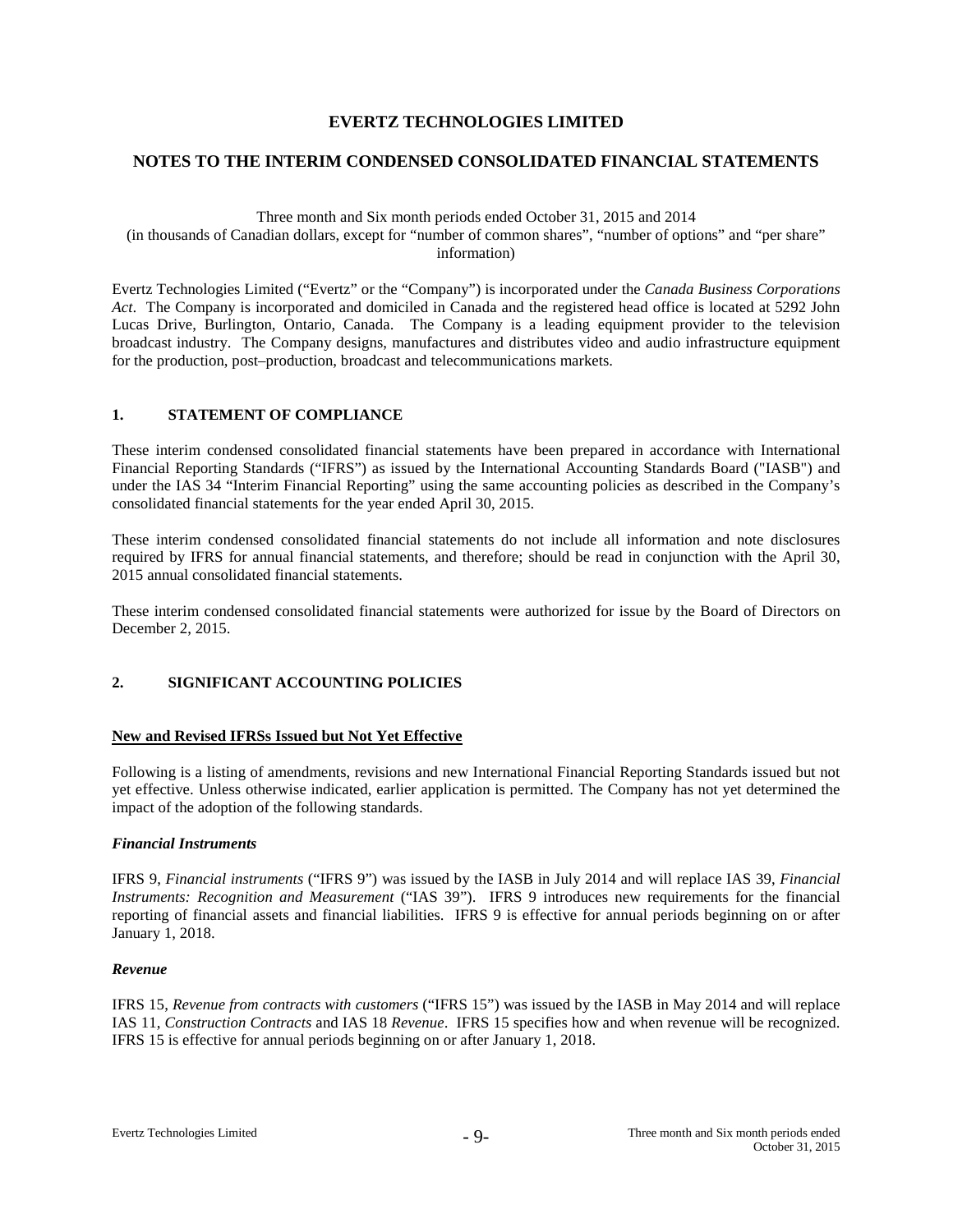### **3. PROPERTY, PLANT AND EQUIPMENT**

|                                    |    | October 31, 2015 |    |                     |   |               |   | April 30, 2015 |    |                     |    |          |  |
|------------------------------------|----|------------------|----|---------------------|---|---------------|---|----------------|----|---------------------|----|----------|--|
|                                    |    |                  |    | <b>Accumulated</b>  |   | Carrying      |   |                |    | <b>Accumulated</b>  |    | Carrying |  |
|                                    |    | Cost             |    | <b>Depreciation</b> |   | <b>Amount</b> |   | Cost           |    | <b>Depreciation</b> |    | Amount   |  |
| Office furniture and equipment     | J  | 3,265            | \$ | 1,912               | S | 1,353         | S | 2.862          | \$ | 1.707               | \$ | 1,155    |  |
| Research and development equipment |    | 30,360           |    | 19,260              |   | 11,100        |   | 29,046         |    | 16.764              |    | 12,282   |  |
| Airplanes                          |    | 19.727           |    | 10,105              |   | 9,622         |   | 19,727         |    | 9.274               |    | 10,453   |  |
| Machinery and equipment            |    | 50,346           |    | 37,555              |   | 12,791        |   | 48.970         |    | 35,599              |    | 13,371   |  |
| Leaseholds                         |    | 5.992            |    | 4,348               |   | 1.644         |   | 5,981          |    | 4.088               |    | 1,893    |  |
| Land                               |    | 2,304            |    |                     |   | 2,304         |   | 2,215          |    | -                   |    | 2,215    |  |
| <b>Buildings</b>                   |    | 10.051           |    | 2.057               |   | 7.994         |   | 9.574          |    | 1.863               |    | 7,711    |  |
|                                    | \$ | 122,045          |    | 75,237              |   | 46,808        |   | 118.375        | \$ | 69,295              | \$ | 49,080   |  |

### **4. PROVISIONS**

|                                 | Warranty and Lease/Retirement |         |  |                    |       |
|---------------------------------|-------------------------------|---------|--|--------------------|-------|
|                                 |                               | Returns |  | <b>Obligations</b> | Total |
| Balance as at April 30, 2015    |                               | 2,111   |  | 118                | 2,229 |
| Net (provisions used) additions |                               | 487     |  | 58                 | 545   |
| Foreign exchange differences    |                               | Q       |  |                    |       |
| Balance as at October 31, 2015  |                               | 2.607   |  | 188                | 2,795 |

#### *Warranty and Returns*

The provision relates to estimated future costs associated with warranty repairs and returns on hardware solutions. The provision is based on historical data associated with similar products. The warranty and returns are expected to be incurred within the next twelve months.

#### *Lease/Retirement Obligations*

The provision relates to estimated restoration costs expected to be incurred upon the conclusion of Company leases.

## **5. CAPITAL STOCK**

Authorized capital stock consists of: Unlimited number of preferred shares Unlimited number of common shares

|                                      | Number of     | Amount  |
|--------------------------------------|---------------|---------|
|                                      | Common Shares |         |
| Balance as at April 30, 2015         | 74,459,346    | 95,708  |
| Issued on exercise of stock options  | 322,500       | 4,128   |
| Transferred on stock option exercise | -             | 1,123   |
| Cancelled pursuant to NCIB           | (543,200)     | (699)   |
| Balance as at October 31, 2015       | 74,238,646    | 100,260 |

#### *Normal Course Issuer Bid*

In June 2015, the Company filed a Normal Course Issuer Bid (NCIB) with the TSX to repurchase, at the Company's discretion, until June 28, 2016 up to 3,722,967 outstanding common shares on the open market or as otherwise permitted, subject to normal terms and limitations of such bids. The Company purchased and cancelled 543,200 shares at a weighted average price of \$15.41 during the period (2014 - nil).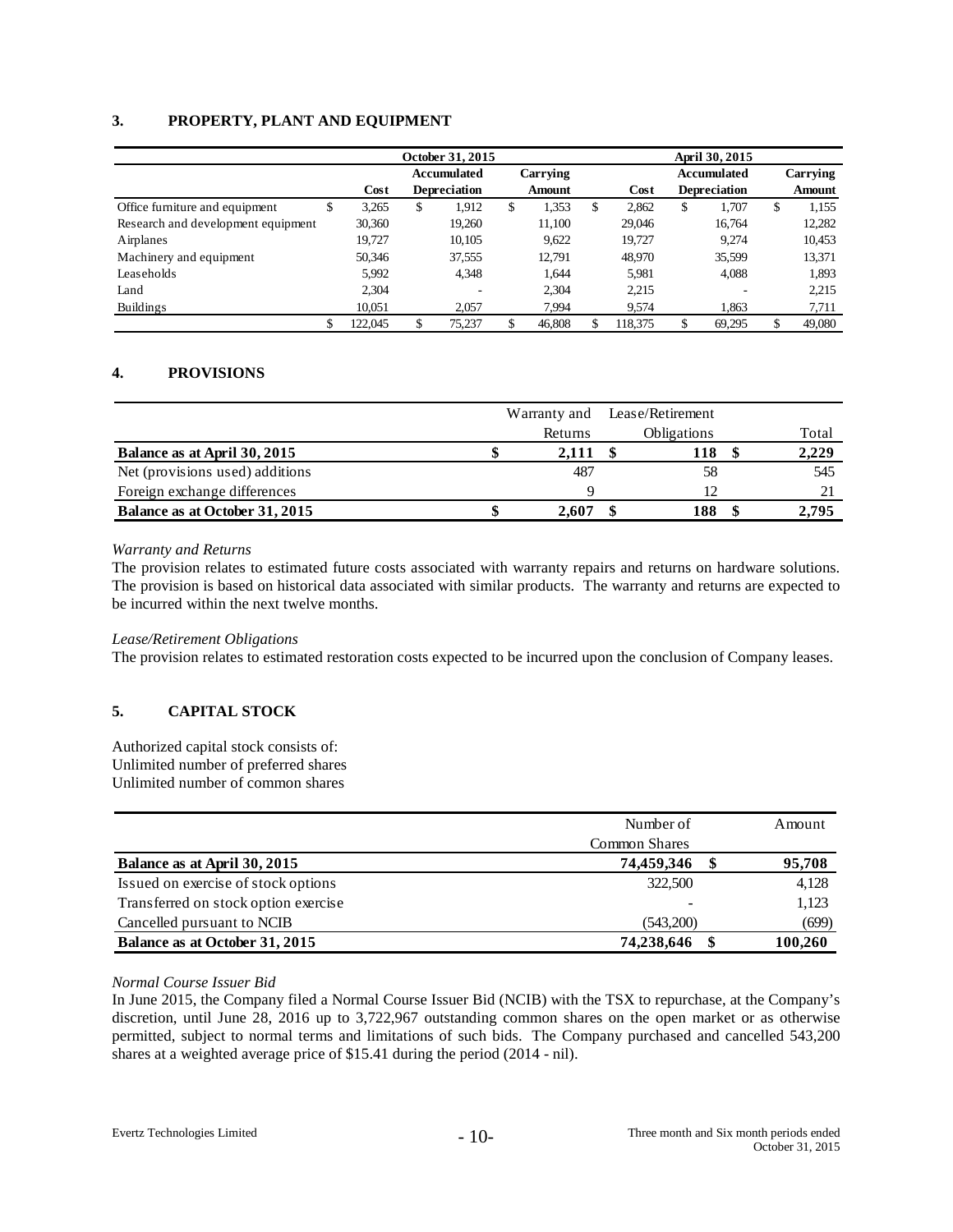*Note 5 continued …*

*Dividends Per Share* During the quarter, \$0.18 in dividends per share was declared.

# **6. SELLING, ADMINISTRATIVE AND GENERAL EXPENSES**

|                                               | Three month period ended<br>October 31, |    | Six month period ended<br>October 31, |    |        |   |        |
|-----------------------------------------------|-----------------------------------------|----|---------------------------------------|----|--------|---|--------|
|                                               | 2015                                    |    | 2014                                  |    | 2015   |   | 2014   |
| Selling and administrative                    | \$<br>14,827                            | \$ | 15,103                                | \$ | 29,629 | S | 28,502 |
| Share based compensation (note 8)             | 766                                     |    | 462                                   |    | 1.451  |   | 1,366  |
| Depreciation of property, plant and equipment |                                         |    |                                       |    |        |   |        |
| (non-production)                              | 877                                     |    | 759                                   |    | 1.787  |   | 1,562  |
| Amortization of intangibles                   |                                         |    | 102                                   |    |        |   | 205    |
|                                               | \$<br>16.470                            |    | 16.426                                |    | 32,867 |   | 31,635 |

# **7. STATEMENT OF CASH FLOWS**

**Changes in non**–**cash working capital items**

|                             | Three month period ended<br>October 31, |          |    | Six month period ended |           |
|-----------------------------|-----------------------------------------|----------|----|------------------------|-----------|
|                             | 2015                                    | 2014     |    | October 31,<br>2015    | 2014      |
| Trade and other receivables | \$<br>(3,500)<br>-S                     | 646      | \$ | $(2,350)$ \$           | 1,682     |
| Prepaid expenses            | 2,547                                   | 548      |    | 2,407                  | 59        |
| <b>Inventories</b>          | (1,566)                                 | (5,218)  |    | (4,924)                | (16, 560) |
| Trade and other payables    | (1,266)                                 | (10,960) |    | (7,796)                | (12, 664) |
| Deferred revenue            | 5,336                                   | (1,298)  |    | 3,539                  | (671)     |
| Provisions                  | 522                                     | (32)     |    | 566                    | (6)       |
|                             | 2.073                                   | (16,314) | S  | (8,558)                | (28,160)  |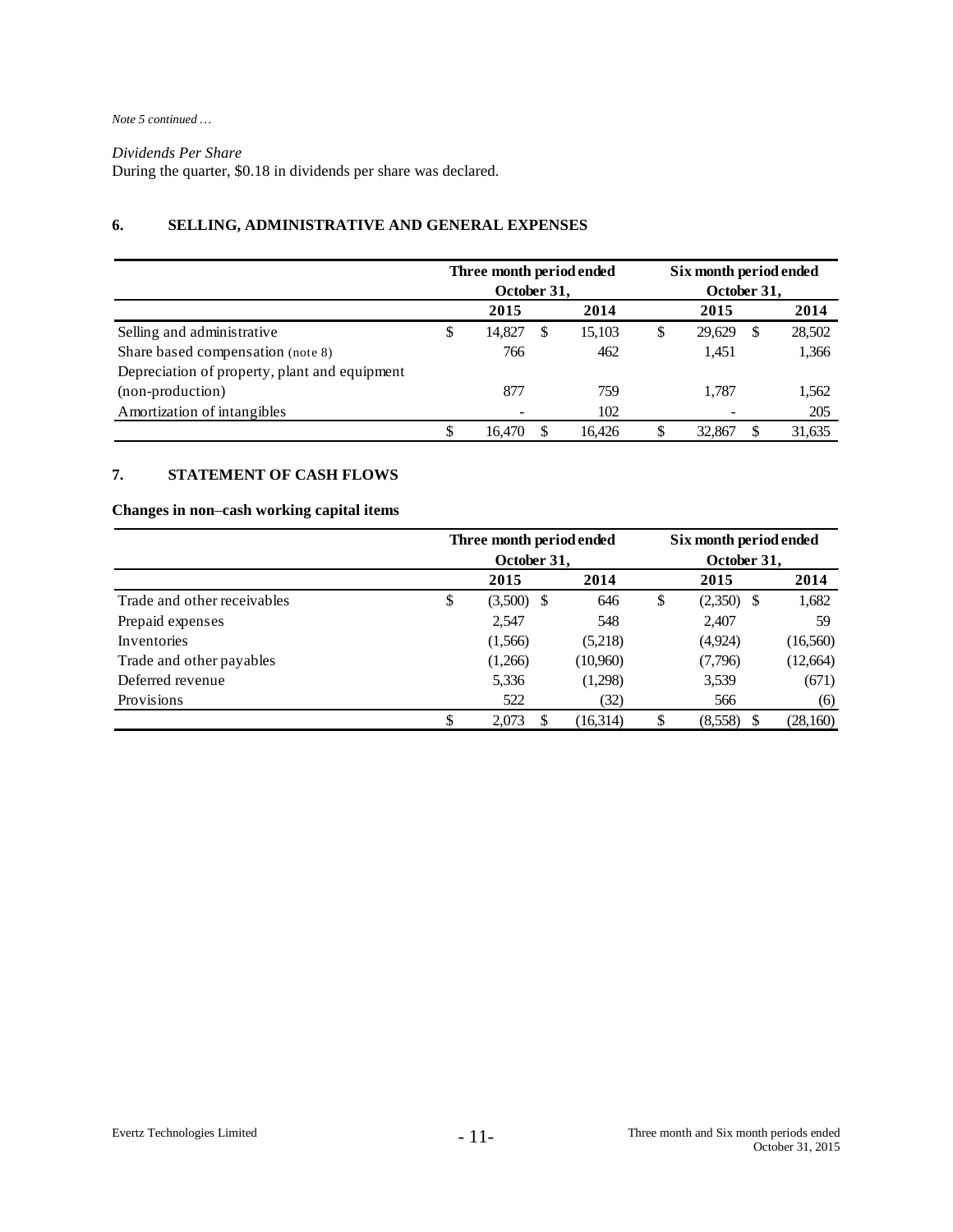#### **8. SHARE BASED PAYMENTS**

The Company established, in June 2006, a stock option plan to attract, retain, motivate and compensate employees, officers and eligible directors who are integral to the growth and success of the Company. A number of shares equal to 10% of the Company's outstanding common shares are to be reserved for issuance under the stock option plan.

The Board of Directors administers the stock option plan and will determine the terms of any options granted. The exercise price of an option is to be set by the Board of Directors at the time of grant but shall not be lower than the market price as defined in the option plan at the time of grant. The term of the option cannot exceed 10 years. Stock options currently granted normally fully vest and expire by the end of the fifth year.

The changes in the number of outstanding share options are as follows:

|                                | Number of |    | Weighted              |
|--------------------------------|-----------|----|-----------------------|
|                                | Options   |    | Average               |
|                                |           |    | <b>Exercise Price</b> |
| Balance as at April 30, 2015   | 4,736,500 | Φ  | 14.57                 |
| Granted                        | 395,000   |    | 15.36                 |
| Exercised                      | (322,500) |    | 12.80                 |
| Forfeited                      | (152,500) |    | 14.05                 |
| Expired                        | (60,000)  |    | 15.64                 |
| Balance as at October 31, 2015 | 4,596,500 | \$ | 14.77                 |

| <b>Exercise Price</b> | <b>Weighted Average</b><br><b>Exercise Price</b> |       | Number of<br>Outstanding | <b>Weighted Average</b><br>Remaining | Number of<br><b>Options</b> | <b>Weighted Average</b><br><b>Exercise Price of</b> |                            |
|-----------------------|--------------------------------------------------|-------|--------------------------|--------------------------------------|-----------------------------|-----------------------------------------------------|----------------------------|
|                       |                                                  |       | <b>Options</b>           | <b>Contractual Life</b>              | Exercisable                 |                                                     | <b>Exercisable Options</b> |
| \$11.88               |                                                  | 11.88 | 1,569,500                | 0.9                                  |                             |                                                     |                            |
| $$12.23 - $16.29$     |                                                  | 15.05 | 1,279,500                | 1.3                                  | $\overline{\phantom{0}}$    | S                                                   | -                          |
| \$17.03               |                                                  | 17.03 | 1,539,000                | 1.4                                  | $\overline{\phantom{a}}$    | S                                                   |                            |
| $$17.19 - $19.34$     |                                                  | 18.07 | 208,500                  | 3.1                                  | $\overline{\phantom{0}}$    |                                                     | -                          |
| Totals                |                                                  | 14.77 | 4,596,500                | 1.9                                  | $\overline{\phantom{0}}$    |                                                     |                            |

### **Compensation expense**

The share based compensation expense that has been charged against earnings over the six month and three month period ended is \$1,451 (2014 - \$1,366) and \$766 (2014 - \$462). Compensation expense on grants during the year was calculated using the Black–Scholes option pricing model with the following weighted average assumptions:

|                                                   | Six month period ended | Six month period ended |
|---------------------------------------------------|------------------------|------------------------|
|                                                   | October 31, 2015       | October 31, 2014       |
| Risk-free interest rate                           | 1.07%                  | 1.60%                  |
| Dividend yield                                    | 4.69%                  | 3.63%                  |
| Expected life                                     | 5 years                | 5 years                |
| Expected volatility                               | 21%                    | 24%                    |
| Weighted average grant-date fair value:           |                        |                        |
| Where the exercise price equaled the market price | \$1.48                 | \$2.57                 |

Expected volatility is based on historical share price volatility over the past 5 years of the Company. Share based compensation expense was calculated using a weighted average forfeiture rate of 22% (2014 - 20%).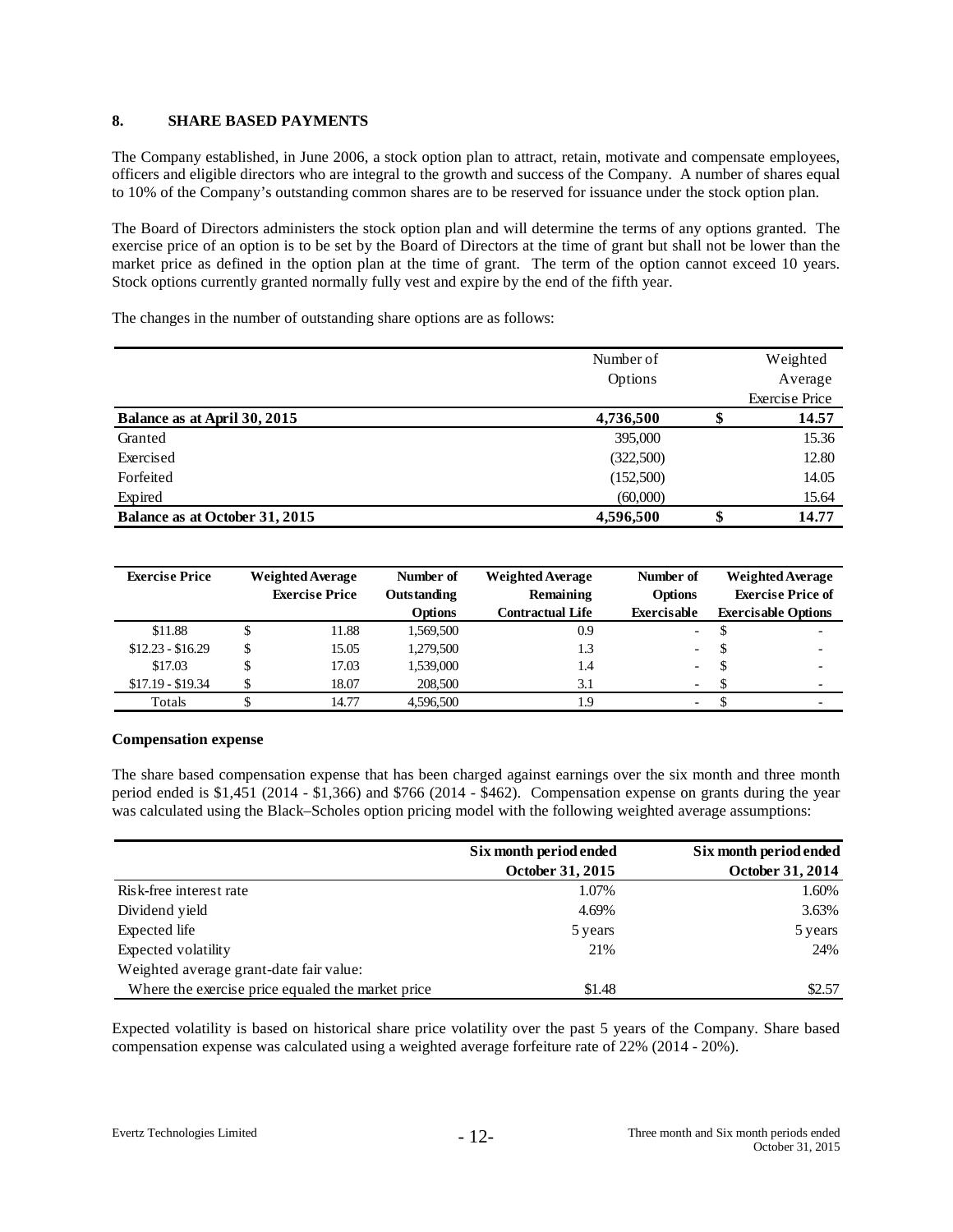### **9. SEGMENTED INFORMATION**

The Company reviewed its operations and determined that it operates a single reportable segment, the television broadcast equipment market. The single reportable operating segment derives its revenues from the sale of hardware and software solutions including related services, training and commissioning.

|                      | Three month period ended<br>October 31, |         |    |        | Six month period ended<br>October 31, |         |  |         |
|----------------------|-----------------------------------------|---------|----|--------|---------------------------------------|---------|--|---------|
| Revenue              |                                         | 2015    |    | 2014   |                                       | 2015    |  | 2014    |
| <b>United States</b> | S                                       | 57.557  | \$ | 39,705 | S                                     | 103.632 |  | 89,008  |
| International        |                                         | 39,328  |    | 37,522 |                                       | 74.237  |  | 80,030  |
| Canada               |                                         | 3.675   |    | 5.662  |                                       | 7.560   |  | 11,865  |
|                      | \$                                      | 100.560 |    | 82.889 |                                       | 185.429 |  | 180.903 |

|                      | October 31, 2015              |           |          |                          | April 30, 2015 |                               |          |                          |
|----------------------|-------------------------------|-----------|----------|--------------------------|----------------|-------------------------------|----------|--------------------------|
|                      |                               | Property, |          |                          |                | Property,<br><b>Plant</b> and |          |                          |
|                      | <b>Plant</b> and<br>Equipment |           | Goodwill |                          | Equipment      |                               | Goodwill |                          |
| <b>United States</b> | \$                            | 12,823    | ¢<br>Φ   | 374                      | \$             | 13,206                        | D        | 345                      |
| International        |                               | 10,542    |          | 18,265                   |                | 10.476                        |          | 17,968                   |
| Canada               |                               | 23.443    |          | $\overline{\phantom{a}}$ |                | 25,398                        |          | $\overline{\phantom{a}}$ |
|                      |                               | 46.808    |          | 18,639                   |                | 49,080                        |          | 18,313                   |